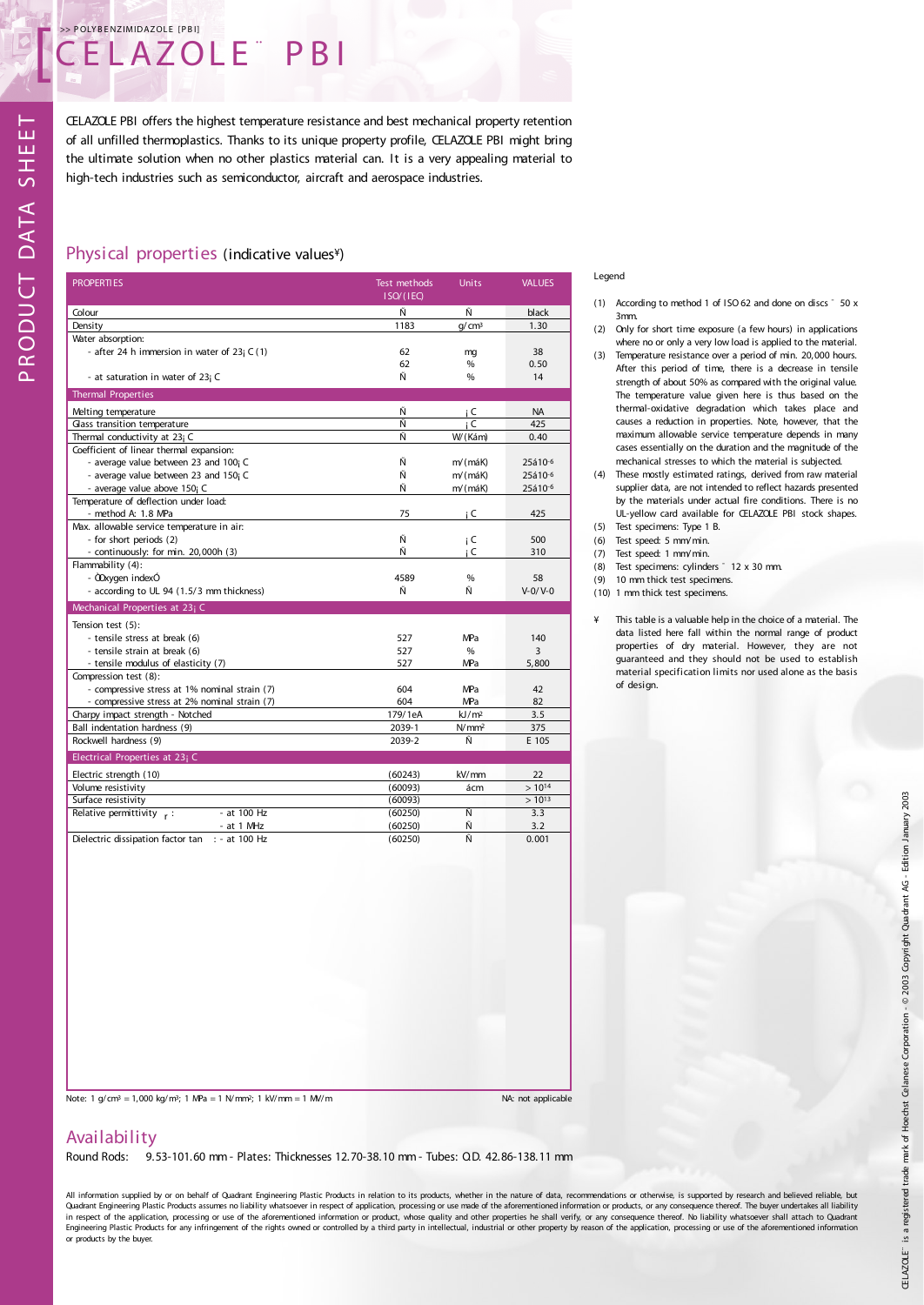

# **CELAZOLE\*PBI**

- **• Highest mechanical properties of any plastic over 400°F (205°C)**
- **Highest heat deflection temperature of any plastic at 800°F (425°C), with a continuous service capability of 750°F (400°C) in inert environments, or 650°F (345°C) in air with short term exposure potential to 1,000°F (540°C)**
- **Lowest coefficient of thermal expansion and highest compressive strength of all unfilled plastics**

#### **Celazole\* PBI is the highest performance engineering plastic available today.**

It offers the highest heat resistance and mechanical property retention over 400°F (205°C) of any unfilled plastic. It has better wear resistance and load carrying capabilities at extreme temperatures than any other reinforced or unreinforced engineering plastic.

As an unreinforced material, Celazole PBI is very "clean" in terms of ionic impurity and it does not outgas (except water). These characteristics make this material very attractive to semiconductor manufacturers for vacuum chamber applications. Celazole PBI has excellent ultrasonic transparency which makes it an ideal choice for parts such as probe tip lenses in ultrasonic measuring equipment. Celazole PBI is also an excellent thermal insulator. Other plastics in melt do not stick to PBI. These characteristics make it ideal for contact seals and insulator bushings in plastic production and molding equipment.

# **Proven Applications**

#### **High heat insulator bushings**

Bushings used in hot runner plastic injection molds made of Celazole PBI allow the plastic being molded to remain in melt as the part "freezes" in the cool mold. Bushings last longer and ease clean up since hot molten plastics do not stick to PBI.

(*Prior materials: Vespel\* PI, Ceramic)*

#### **Electrical connectors**

For an extra margin of safety, an aircraft engine manufacturer replaced connectors exposed to temperatures over 400°F (205°C) with Celazole PBI. (*Prior material: Vespel\* PI)*

#### **Ball valve seats**

Seats manufactured from Celazole PBI excel in high temperature fluid handling service. (*Prior material: Metal)*

#### **Clamp rings**

Parts machined from Celazole PBI on gas plasma etching equipment last longer than polyimide parts due to reduced high energy erosion rates. Because they need replacement less often, valuable production "uptime" is gained. (*Prior material: Vespel\* PI)*

#### **Engineering Notes:**

Celazole PBI is extremely hard and can be challenging to fabricate. Polycrystalline diamond tools are recommended when fabricating production quantities. Celazole tends to be notch sensitive. All corners should be radiused (0.040" min.) and edges chamfered to maximize part toughness. High tolerance fabricated components should be stored in sealed containers (usually polybags with desiccant) to avoid dimensional changes due to moisture absorption. Components rapidly exposed to temperatures above 400°F (205°C) should be "dried" prior to use or kept dry to avoid deformation from thermal shock.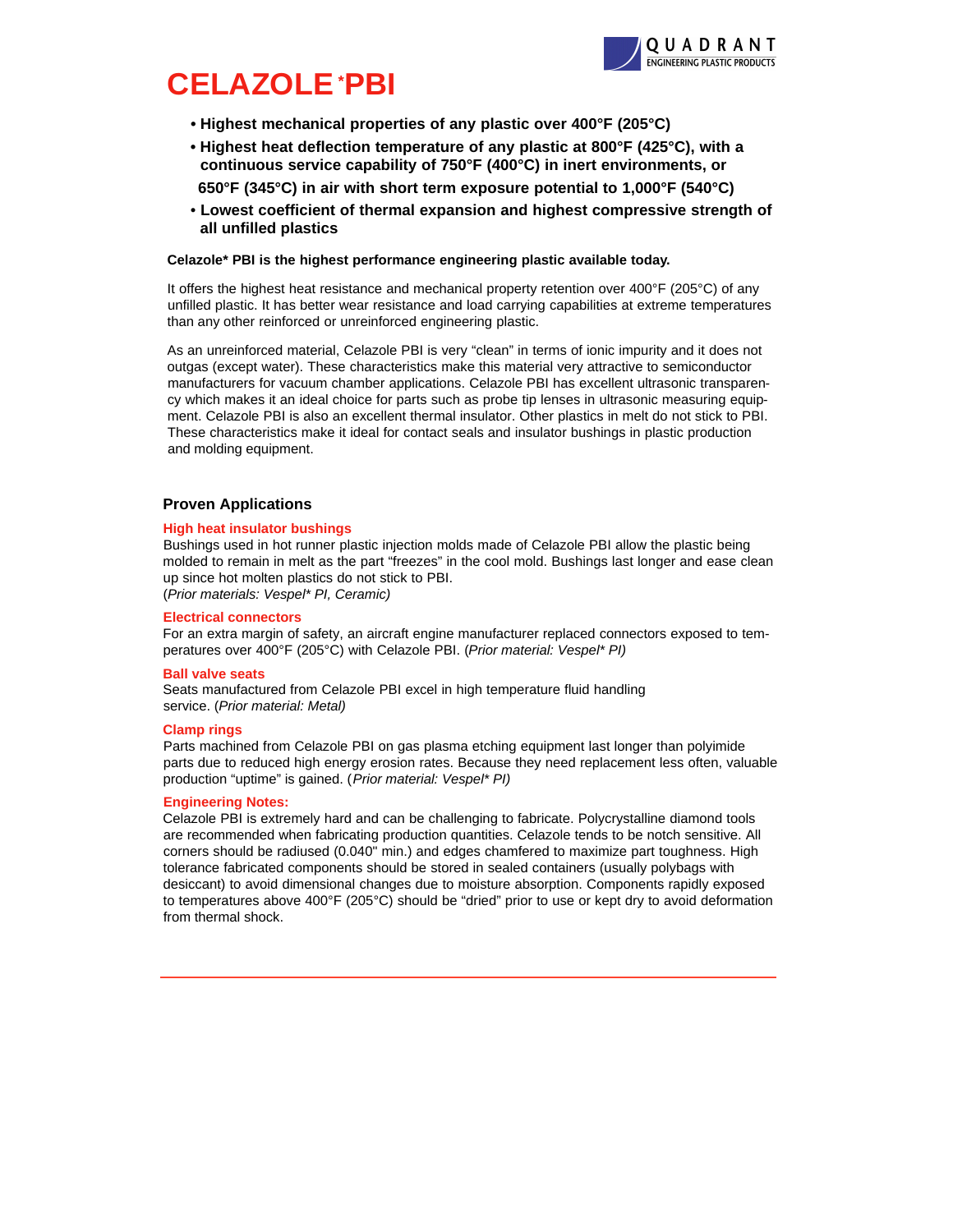# **Polybenzimidazole**



**Celazole PBI (CM),** Polybenzimidazole, unfilled, compression molded

| Compression<br>Molded                                         | <b>Rod</b>   | <b>Disc</b>   | <b>Plate</b>     | Tubular Bar                     | Other                    |  |  |
|---------------------------------------------------------------|--------------|---------------|------------------|---------------------------------|--------------------------|--|--|
| Celazole* PBI                                                 | .375 - 3.75" | $3.5 - 8 - 0$ | .500"-1.5" (C,E) | 1.625"-15.0" OD. .750"-10.6" ID | $\overline{\phantom{a}}$ |  |  |
| Key: $C = 12$ " wide x 12" long<br>$E = 12$ " wide x 24" long |              |               |                  |                                 |                          |  |  |

**MECHANICAL PROPERTIES VALUES ASTM/COMMENTS** Specific Gravity **1.3** D792<br>
Tensile Strength. psi **1.3** 23000 D638 Tensile Strength, psi 23000 D638 Tensile Modulus, psi 850000 D638 Elongation, % D638 Flexural Strength, psi 32000 D790 Flexural Modulus, psi 950000 D790 Compressive Strength, psi 50000 D695, 10% Def. Compressive Modulus, psi 900000 D695000 D695000 D695000 D695000 D695000 D695000 D695000 D695000 D695000 D69500 Hardness, Rockwell E 105 Press, 2008 105 Press, 25 D785<br>Hardness, Rockwell M1 1 25 25 D785 Hardness, Rockwell M1 25 Izod Impact (Notched), ft-lb/in 0.5 0.5 D256 Type A<br>
Coefficient of Friction, Dynamic 0.24 Dry vs. Steel, PTM55007 Coefficient of Friction, Dynamic 0.24 Dry vs. Steel, PTM55007 Limiting PV, psi-fpm 37500 PTM55010<br>
k (wear) factor, 10-10in3-min/lb-ft-hr 60 60 PTM55010 k (wear) factor, 10-10in3-min/lb-ft-hr 60 **THERMAL PROPERTIES** Coefficient of Thermal Expansion, 10E-4/°F 0.13 E831 (TMA) Deflection Temperature 264 psi, ºF 800 D648 Tg-Glass Transition (Amorphous), <sup>o</sup>F Continuous Service in Air (Max), °F 590 Service in Air (Max), °F 590 Without Load Thermal Conductivity, BTU-in/hr-ft2-°F 2.8 **ELECTRICAL PROPERTIES** Dielectric Strength, Short Term, Volts/mil 550 Short Term, ASTM D149(2) Volume Resistivity, Ohm-cm 1E+13 Lower Limit; ASTM D257 Dielectric Constant, 1 MHz<br>
Dissipation Factor, 1 MHz<br>
20.003 1 MHz, ASTM D150(2) Dissipation Factor, 1 MHz 0.003 **CHEMICAL PROPERTIES** Water Absorption Immersion, 24 hr., % 0.4 24 hour immersion Water Absorption Immersion Sat, % 5 5 5 saturation immersion<br>
Acids, Weak (acetic, dilute HCI) 5 5 5 5 5 5 km = 1 saturation immersion Acids, Weak (acetic, dilute HCl) Acids, Strong (conc. HCl or sulfuric) 1 and 1 and 1 Unacceptable Alkalies, Weak (dilute NaOH) 2 Limited Service Alkalies, Strong (conc. NaOH) 1 1 Unacceptable<br>
Hydrocarbons, Aromatic (toluene) 1 3 1 2 2 2 2 2 2 Acceptable Service Hydrocarbons, Aromatic (toluene) 3 Hydrocarbons, Aliphatic (gasoline) <br>
Hydrocarbons, Aliphatic (gasoline) 
3<br>
3<br>
2<br>
2<br>
Acceptable Service Ketones, Esters (acetone) 3 Acceptable Service Ethers (diethyl ether, THF) <br>
Chlorinated Solvents (methylene chloride)  $\begin{array}{ccc} 3 & 3 & 4c$ ceptable Service<br>
3 Acceptable Service Chlorinated Solvents (methylene chloride) 3 Alcohols (methanol, anti-freeze) <br>  $\begin{array}{ccc} 3 & 3 \\ \hline \end{array}$  Acceptable Service<br>
10. Acceptable Service Inorganic Salt Solutions (NaCl, KCl) Continuous Sunlight 2 Limited Service Steam 1 Unacceptable 1 Unacceptable **COMPLIANCE** Flammability, UL94 (5=V-0; 4=V-1; 3=V-2; 1=HB) 5 (V-0) V-0 UL94<br>FDA(1=Yes) 0 Not Comp FDA(1=Yes) 0 Not Compliant USDA(1=Yes) 0 Not Compliant 0 Not Compliant<br>
0 Not Compliant 3A-Dairy (1=Yes) Canada AG (1=Yes) 0 0 Not Compliant USP Class VI (1=Yes) 0 0 Not Compliant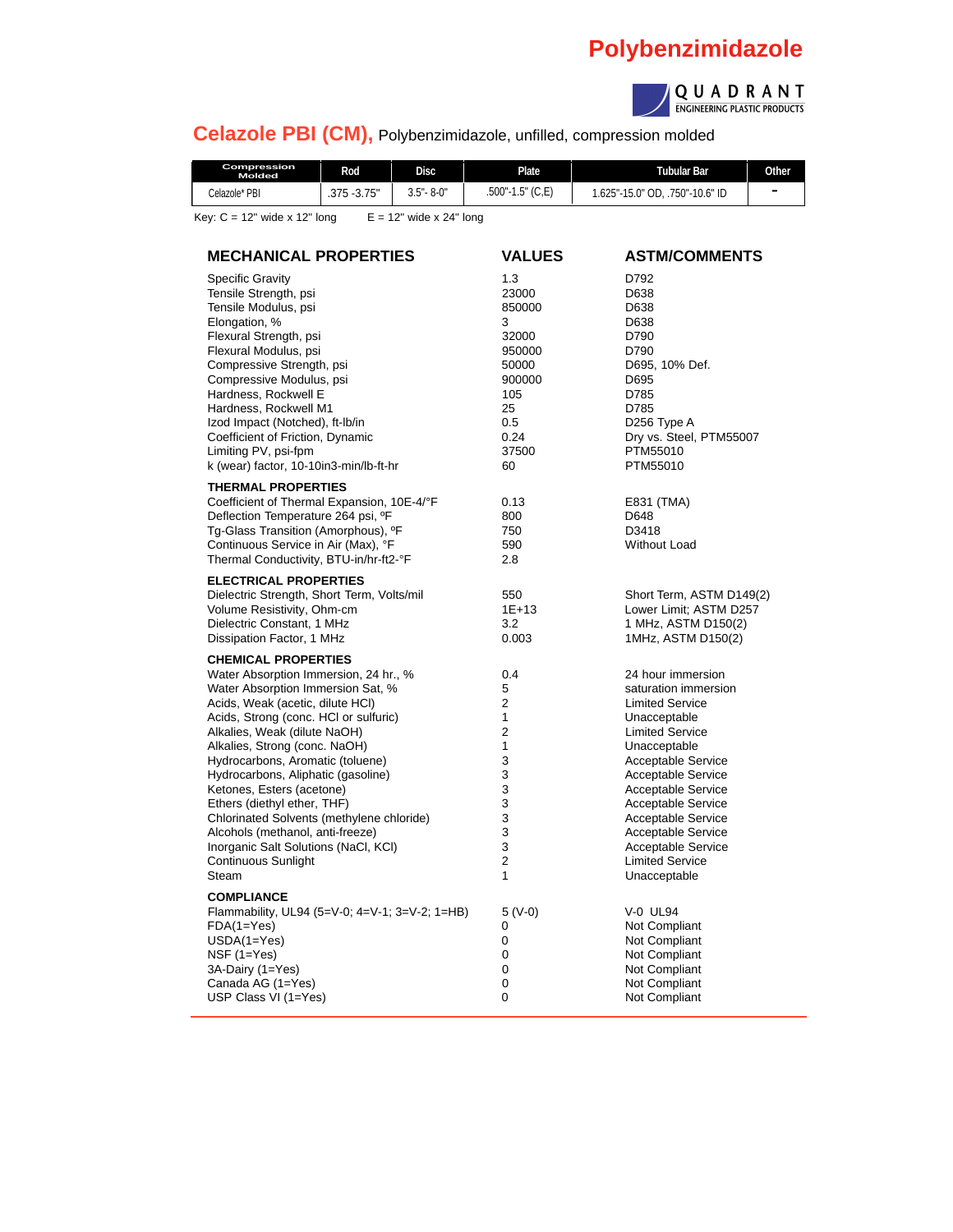#### MATERIAL IDENTIFICATION

PRODUCT NAME: **CELAZOLE**

CHEMICAL NAME: **POLYBENZIMIDAZOLE POLYMER**

CAS NO.: **25928-81-8**

PRODUCT USE: **ENGINEERING POLYMER STOCK SHAPE FOR SUBSEQUENT FABRICATION.**

TSCA INVENTORY STATUS: **ALL REPORTABLE INGREDIENTS ARE LISTED IN THE TSCA CHEMICAL SUBSTANCE INVENTORY.**

#### **SECTION 2**

#### HAZARDOUS INGREDIENTS

**THIS PRODUCT IS NOT REGULATED UNDER THE OSHA HAZARD COMMUNICATION STANDARD, 29 CFR 1910.1200 OR SARA TITLE III.**

#### **SECTION 3**

#### HEALTH HAZARD DATA

ACUTE OR IMMEDIATE EFFECTS: ROUTES OF ENTRY AND SYSTEMS.

INGESTION: **NOT A PROBABLE ROUTE OF EXPOSURE.** SKIN: **MOLTEN POLYMER CAUSES THERMAL BURNS.** EYE: **MECHANICAL IRRITATION ONLY.** INHALATION: **SHAPES NOT RESPIRABLE BUT MACHINING MAY GENERATE A NUISANCE DUST WHICH CAN CAUSE MECHANICAL IRRITATION TO THE EYES, SKIN, NOSE AND THROAT.**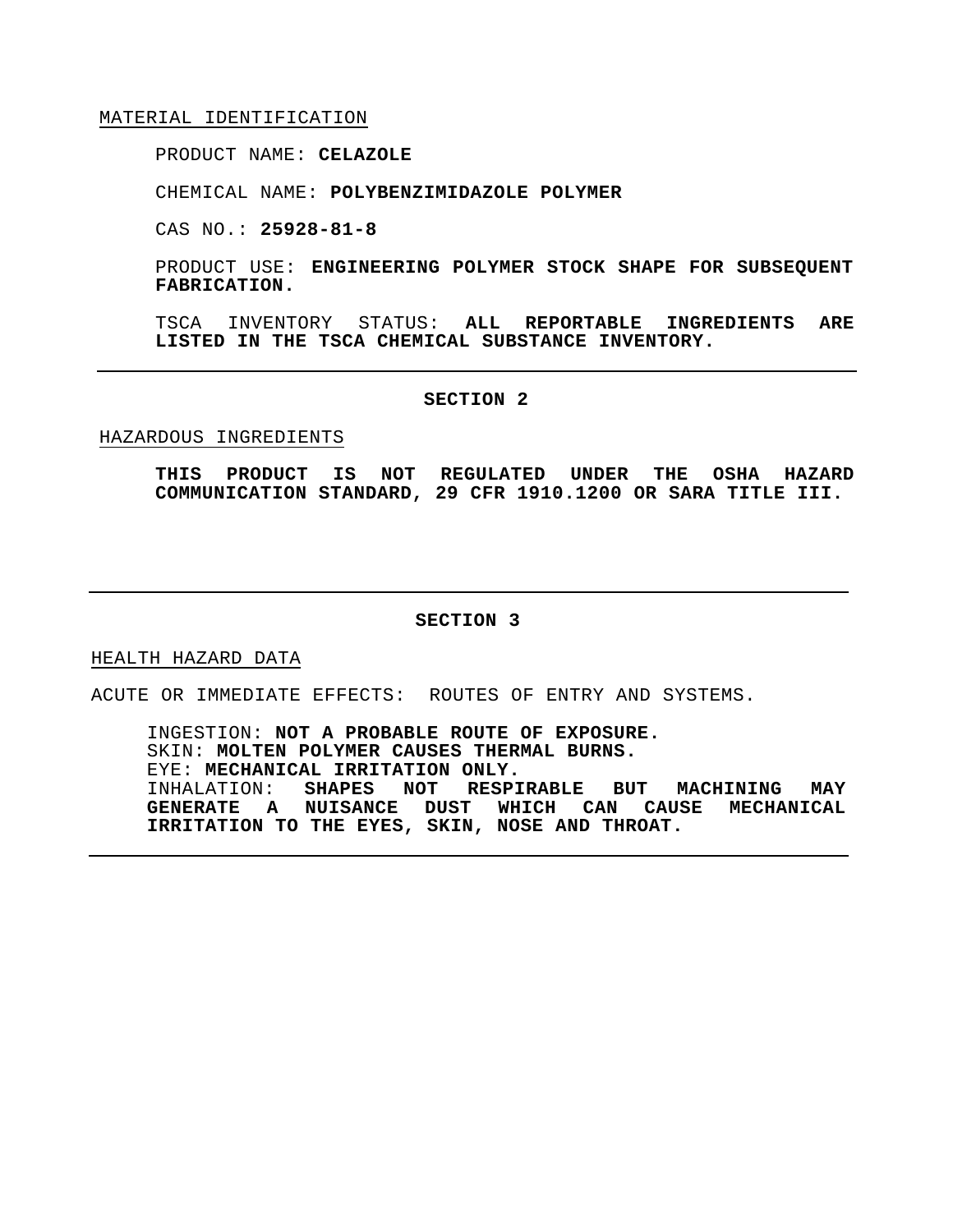#### EMERGENCY FIRST AID

- **- If exposed to fumes from overheating, move to fresh air. Consult a physician if symptoms persist.**
- **- Wash skin with soap and plenty of water.**
- **- Flush eyes with water. Consult a physician if symptoms persist.**
- **- If molten polymer contacts skin, cool rapidly with cold water. Do not attempt to peel polymer from skin. Obtain medical attention to thermal burn.**

CHRONIC EFFECTS: **CHRONIC INHALATION OF DUST CAN HARM THE LUNGS.**

MEDICAL CONDITIONS GENERALLY AGGRAVATED BY THIS MATERIAL: **NONE KNOWN.**

#### **SECTION 5**

#### FIRE AND EXPLOSION HAZARD DATA

FLASHPOINT: **NOT APPLICABLE.**

UNUSUAL FIRE, EXPLOSION HAZARDS: **NONE.**

HAZARDOUS DECOMBUSTION PRODUCTS: **CELAZOLE BEGINS TO DECOMPOSE ABOVE 500°c AND RELEASES GASES AND VAPORS (WITHOUT SMOKE) SUCH AS CARBON MONOXIDE, CARBON DIOXIDE AND TYPICAL COMBUSTION PRODUCTS.**

SPECIAL FIRE FIGHTING INSTRUCTIONS: **FIRE FIGHTERS AND OTHERS EXPOSED TO PRODUCTS OF COMBUSTION SHOULD WEAR FULL PROTECTIVE CLOTHING INCLUDING SELF-CONTAINED BREATHING APPARATUS. FIRE FIGHTING EQUIPMENT SHOULD BE THOROUGHLY DECONTAMINATED AFTER USE.**

EXTINGUISHING MEDIA: **CELAZOLE DOESN'T BURN; USE EXTINGUISHING MEDIA APPROPRIATE TO THE SURROUNDING FIRE.**

#### **SECTION 6**

#### ACCIDENTAL RELEASES

SPILL OR RELEASE: **CLEAN UP BY VACUUMING OR SWEEPING TO PREVENT FALLS.**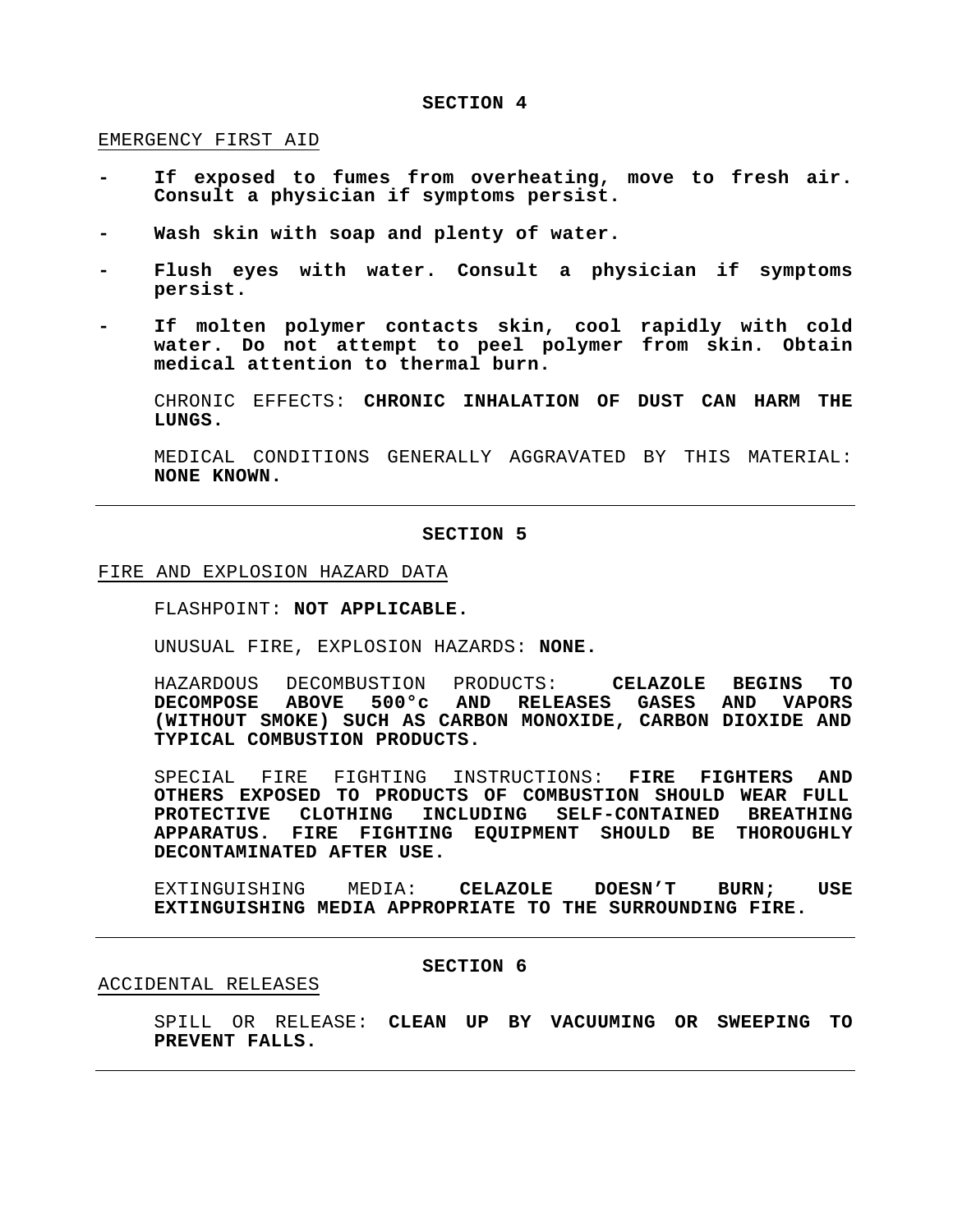#### STORAGE CONDITIONS

**Dry storage. Keep containers closed to prevent contamination.**

#### **SECTION 8**

#### PROTECTION INFORMATION

EYE: **Safety glasses are recommended to prevent particulate matter from entering eyes while grinding or machining.**

SKIN: **Protective gloves are required when handling hot polymer. Also, long sleeve cotton shirt and long pants if handling molten polymer.** 

VENTILATION: **Local exhaust at processing equipment to keep particulates below 5 mg/m3, the OSHA limit for respirable dusts. Grinding and machining of parts should be reviewed to assure that particulate levels are kept at recommended levels.**

RESPIRATOR: **If dust is generated and ventilation is inadequate, use NIOSH/MSHA certified respirator which will protect against dust.**

#### **SECTION 9**

#### PHYSICAL/CHEMICAL DATA

APPEARANCE: **STOCK SHAPE IS BLACK IN COLOR AND MAY BE IN THE FORM OF ROD, PLATE, OR TUBING.**

ODOR: **ESSENTIALLY ODORLESS.**

MELTING POINT: **NONE.**

SOLUBILITY IN WATER: **INSOLUBLE.**

VOLATILE CONTENT %: **NONE.**

SPECIFIC GRAVITY: **1.28 - 1.33**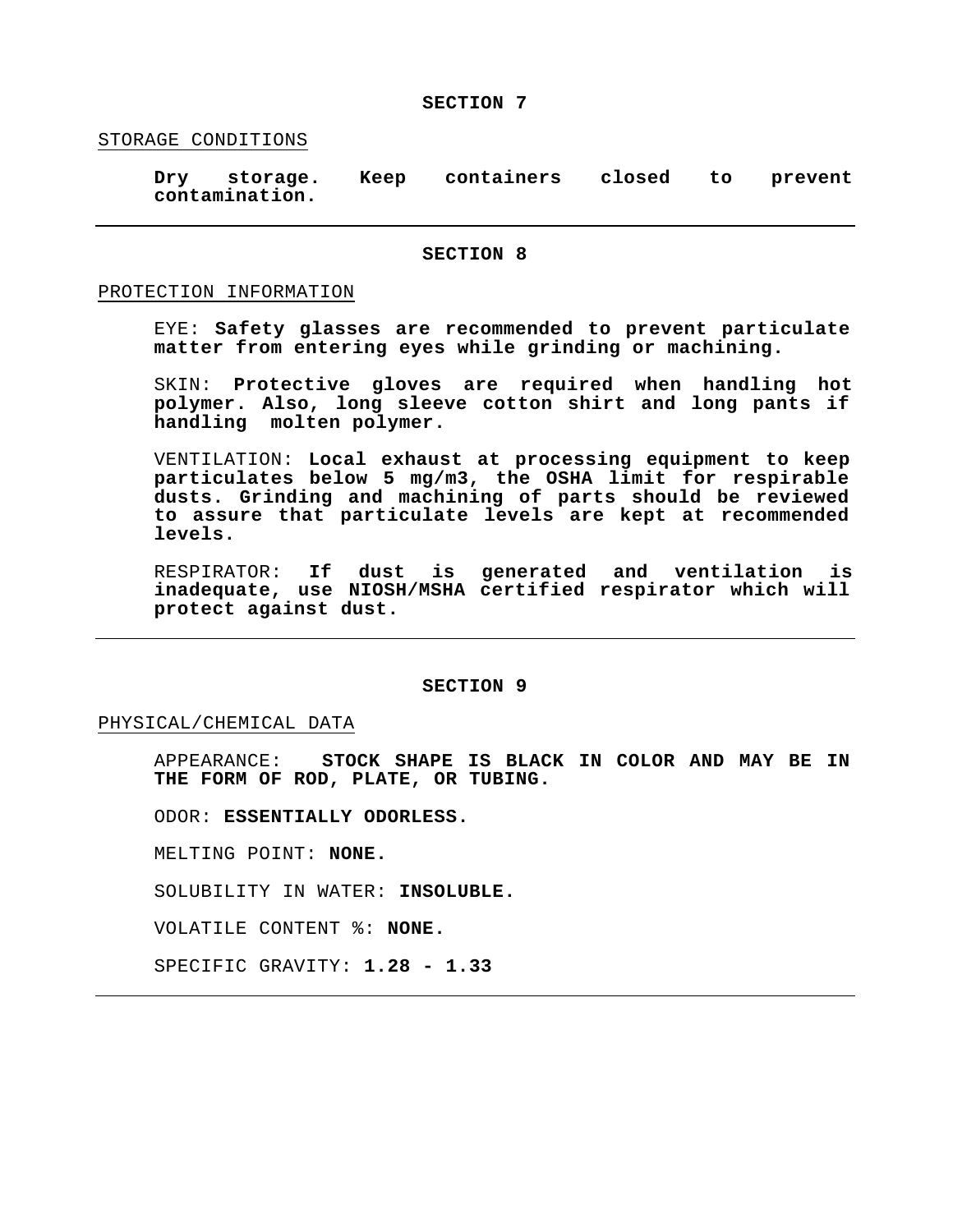HAZARDOUS REACTIVITY

STABILITY AT ROOM TEMPERATURE: **STABLE.**

#### **SECTION 11**

# TOXICOLOGICAL INFORMATION

CARCINOGENICITY: **THIS PRODUCT IS NOT LISTED IN NTP, IARC OR OSHA AS A CARCINOGEN.**

# **SECTION 12**

ECOLOGICAL INFORMATION

AQUATIC TOXICITY**: Toxicity is expected to be low based on insolubility of polymer in water.**

#### **SECTION 13**

# DISPOSAL

SPILL OR RELEASE**: Clean up by vacuuming or wet sweeping to minimize dust exposure.** 

WASTE DISPOSAL**: Landfill or incineration in compliance with federal, state, and local regulations.**

# **SECTION 14**

TRANSPORT INFORMATION

DOT HAZARD CLASS: **NA** SHIPPING NAME: **NA**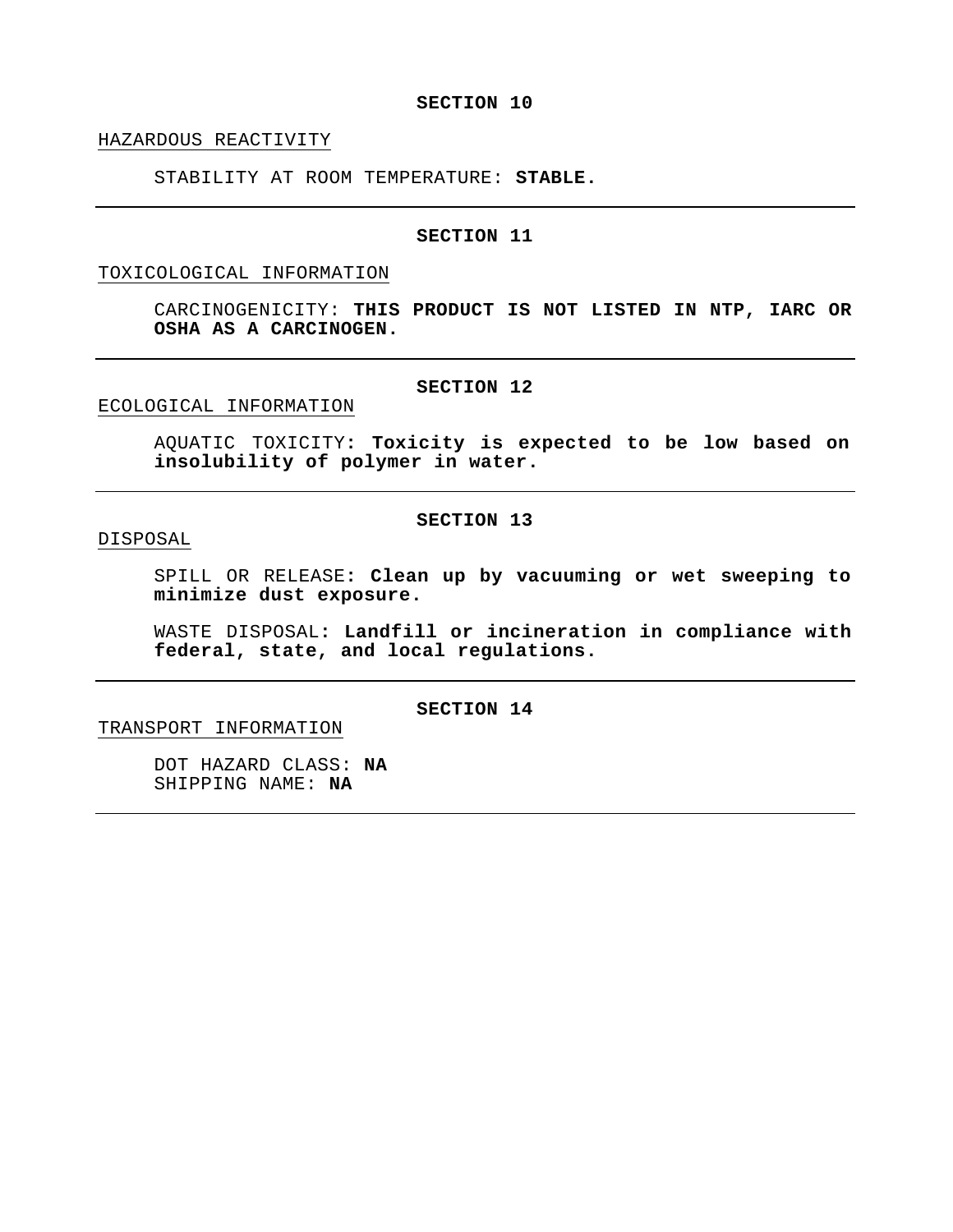# **SECTION 15 REGULATORY INFORMATION**

# SECTION 313 SUPPLIER NOTIFICATION:

(SARA TITLE III-TOXIC CHEMICALS LIST)

This product contains the hazardous chemicals mentioned in SECTION 2 of this MSDS for routine annual "TOXIC CHEMICAL RELEASE REPORTING" of section 313 of the Emergency Planning and Community Right-To-Know Act of 1986 and 40 CFR 372.

# STATE RIGHT TO KNOW LAWS

No substances on the state hazardous list, for the states indicated below, are used in the manufacture of products on this Material Safety Data Sheet, with the exceptions indicated. While we do not specifically analyze these products, or the raw materials used in their manufacture, for substances on various state hazardous substances lists, to the best of our knowledge the products on this Material Safety Data Sheet contain no such substances except for those specifically listed below:

#### PENNSYLVANIA:

SUBSTANCES ON THE PENNSYLVANIA HAZARDOUS SUBSTANCES LIST PRESENT AT A CONCENTRATION OF 1% OR MORE: **NONE KNOWN.**

SUBSTANCES ON THE PENNSYLVANIA SPECIAL HAZARDOUS SUBSTANCES LIST PRESENT AT A CONCENTRATION OF 0.01% OR MORE: **NONE KNOWN.**

# CALIFORNIA PROPOSITION 65:

SUBSTANCES KNOWN TO THE STATE OF CALIFORNIA TO CAUSE CANCER: **NONE KNOWN.**

SUBSTANCES KNOWN TO THE STATE OF CALIFORNIA TO CAUSE BIRTH DEFECTS OR OTHER REPRODUCTIVE HARM: **NONE KNOWN.**

#### **HMIS RATING**

| Health             |  |
|--------------------|--|
| Flammability       |  |
| Reactivity         |  |
| PPE                |  |
| #Acute<br>*Chronic |  |